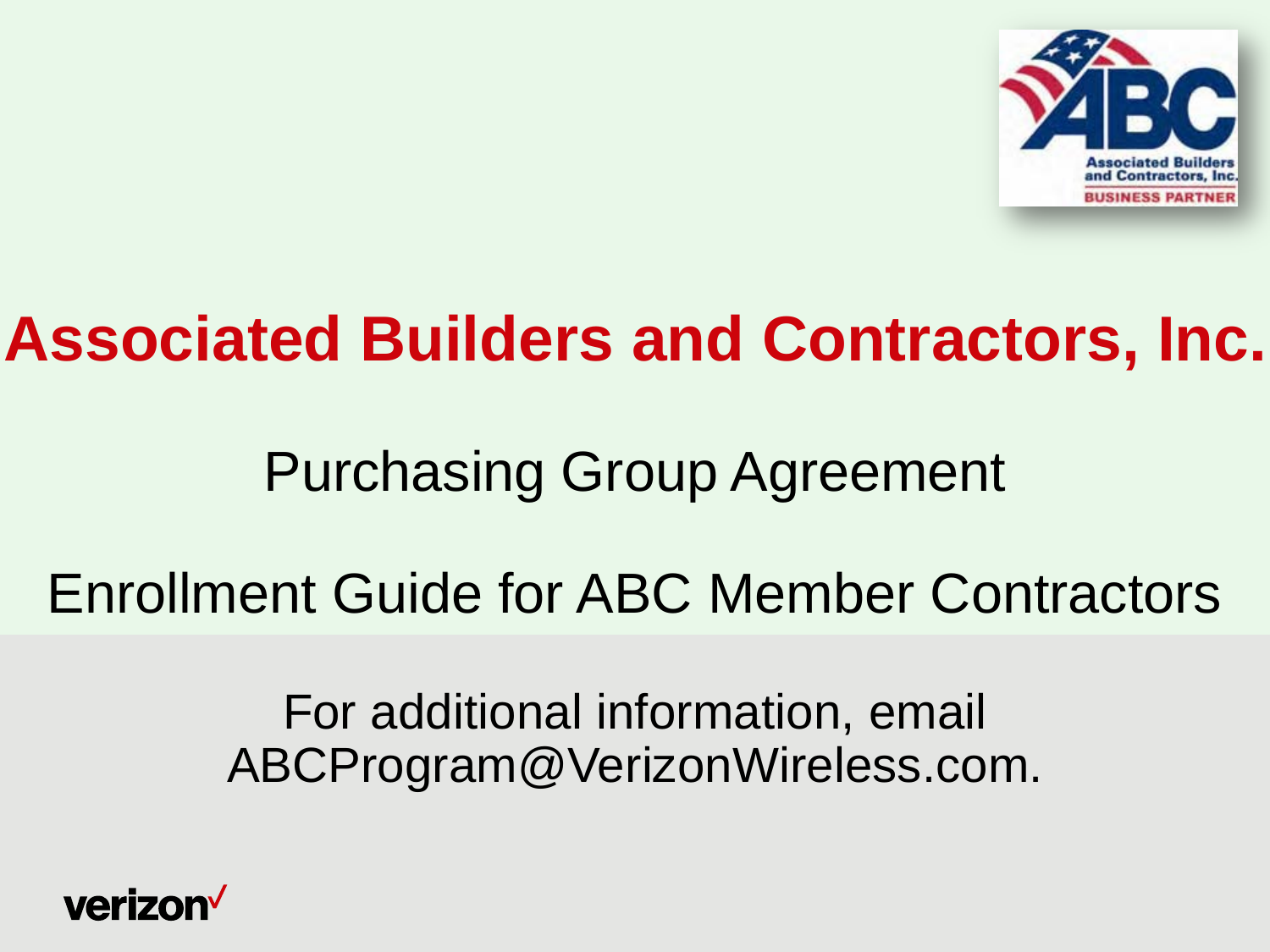### **Discount Program Overview**

#### **Discounts on Existing Lines and New lines of Service.**

• The program provides ABC member contractors exclusive discounts with Verizon Wireless on cell phone calling plans (\$34.99 or higher).

• Contractors that have existing service with Verizon Wireless can sign up for the ABC discount program without having to change the term length of their current agreements.

• Contractors that want to set up a new account or add new lines of service also can take advantage of the ABC discount program.

#### **Eligible ABC Members.**

• This discount program is available to members that have joined ABC in the "contractor" dues category and certain "supplier" categories (see slide 4).

• The program is not currently available to members that have joined ABC in the "associate" or certain "supplier" categories (see slide 4).

• If your company is a contractor member of ABC, you can obtain program enrollment information by contacting your ABC chapter office or emailing your inquiry to verizon@abc.org with the following information:

- Company Name and Complete Address
- Your Name and Phone Number

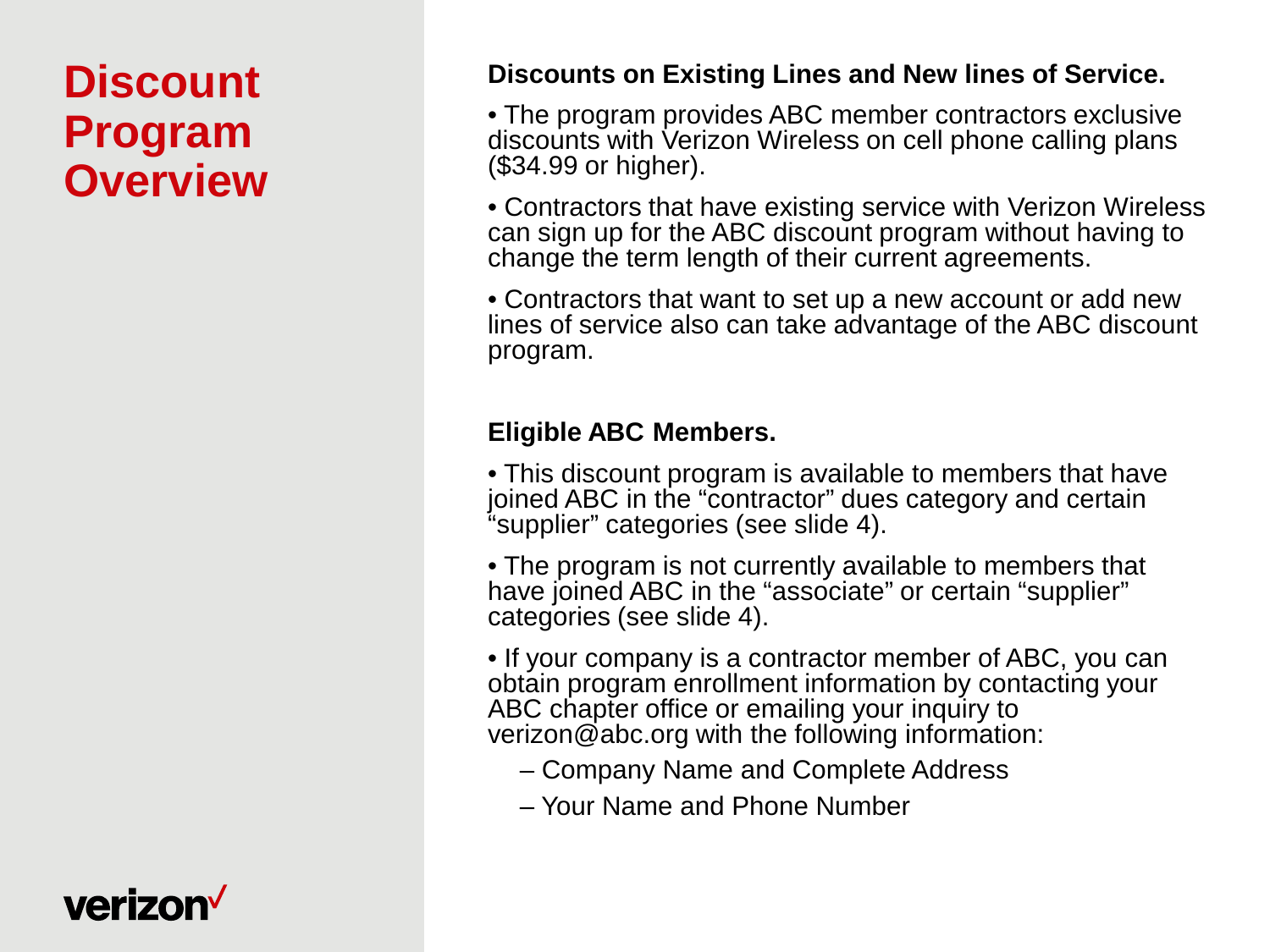### **Discount Program Overview Cont.**

#### **Registering Your Company with Verizon Wireless.**

•You must register your company online by visiting www.abc.org/VerizonDiscount.

•The registration process creates a company profile that classifies your business as eligible for either a Corporate Level discount or Employee Level discount.

#### **Business Discounts.**

•Corporate Level Profile

- –For businesses with 5 or more lines
- –22% monthly plan discount

#### **Employee Discounts**

•Employees of participating ABC member companies can also enroll in their own separate plan.

•Employee enrollment is for personal accounts, including Family Share plan

•15% monthly plan discount + an additional 3% off when registered in My Verizon and paperless billing

•Employees must allow 5 business days after the company's enrollment is processed. Employees may sign up online by visiting www.vzw.com/GetDiscount

### **verizon**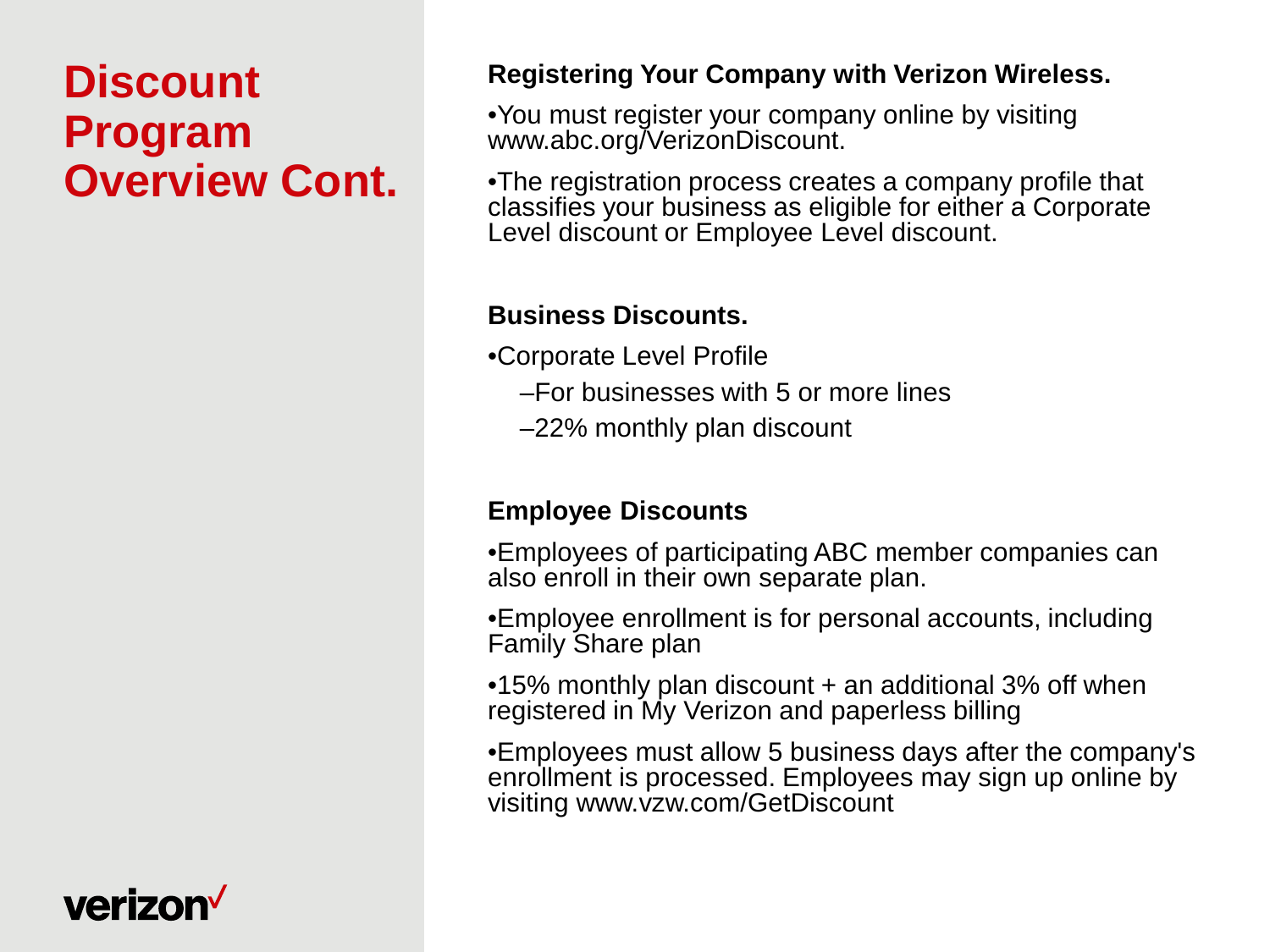### **Eligible Members**

Each Member Entity must meet all of the following requirements:

**→ Have an active membership with an ABC Chapter, current in its membership criteria** 

**→ Appear on ABC National's member list as an active member; and be a:** 

- **← Construction Company**
- ◆ Home Building Company
- **◆ Remodeling Company**

◆ Trade Craftsman (i.e. subcontractor such as an electrician or plumber whose primary trade is within the construction industry)

- ♦ Building Materials Supplier (i.e. supplier of concrete or other raw construction materials)
- **→ Crane Rental**
- **← Construction Equipment Rental**
- **↓ Construction Staffing/Labor**
- **→ Trash Dumpster/Haul-Off Company**

**90% OF THE COMPANY'S REVENUE MUST DERIVE FROM CONSTRUCTION**



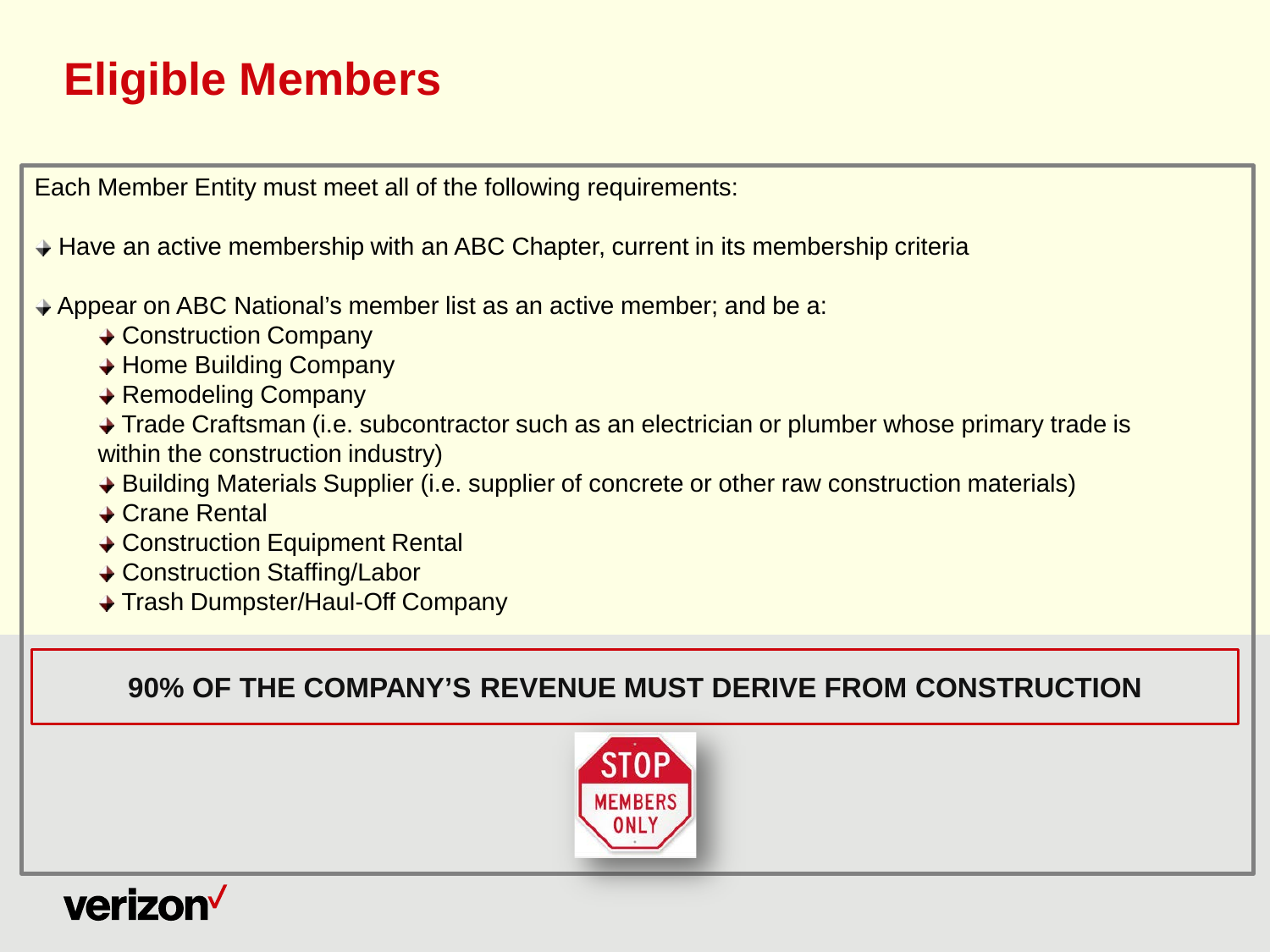### **Member Enrollment**

**Upon confirming eligibility**, the Member may begin the registration process for the ABC program.

To register the member will:

- 1) Access the VZW / ABC Member Enrollment Site via the ABC Corporate website [\(www.abc.org/verizon\)](http://www.abc.org/verizon)
- 2) Scroll to the bottom of the introduction welcome page and click on the "continue" button.
- 3) The next page is our data gathering page, enter the ABC phone number and zip code on file with ABC to populate the member information
- 4) Enter authorized signer contact information
- 5) Enter additional SPOC contact information (if necessary)
- 6) Click on "View Agreement"
- NOTE: The Member must check both the authorized contact box and agree to the terms & conditions for approval.
- 7) Once this is completed, the Member Agreement will display

♦ If the potential customer is experiencing an issue with the OLAS site, please have them contact our ABC Program team at [ABCProgram@verizonwireless.com](mailto:ABCProgram@verizonwireless.com).

- $\rightarrow$  Include the name of their company and their website (if applicable)
- $\rightarrow$  In the subject line of the email, please have them add "ABC Member (company name)"
- Eligibility will be determined by Verizon Wireless with confirmation from the local ABC chapter.
- An approval or denial of eligibility will be emailed to the Member.
- $\rightarrow$  Once approved, the member's business identification information will be added to the approved Member list. (This may take 5-7 business days to complete.)
- ♦ The Member will be notified when they may register for the VZW/ABC program.

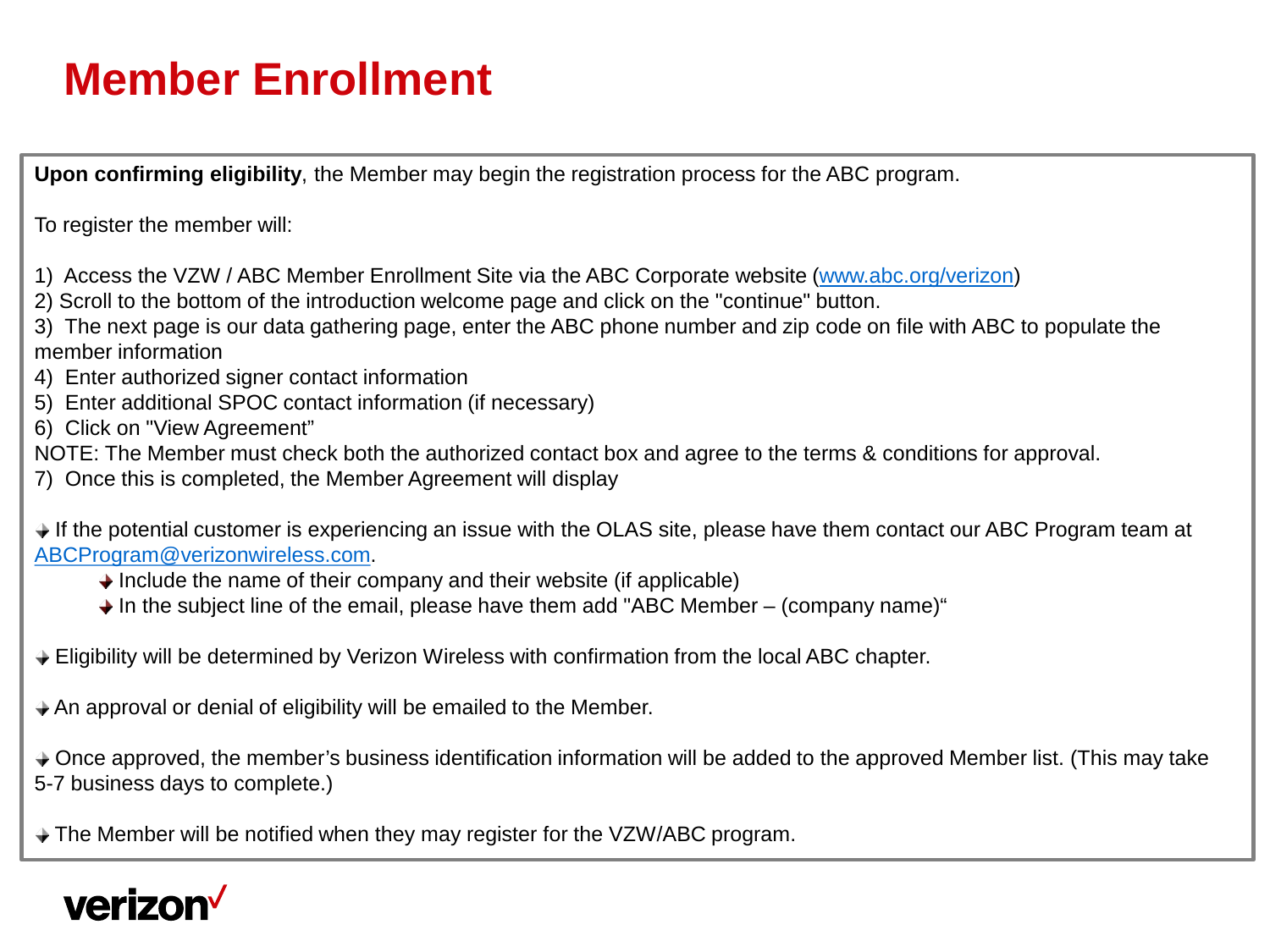### **Verizon Support**

Email your inquiry to **[ABCProgram@VerizonWirel](mailto:ABCProgram@VerizonWireless.com) [ess.com .](mailto:ABCProgram@VerizonWireless.com)**

(Include your company name, full address and phone number.)

Business Support Center:

**1-800-922-0204**

### **Ready To Sign Up?**

Visit: **[www.abc.org/VerizonDiscount](http://www.abc.org/VerizonDiscount)  [to get started](http://www.abc.org/VerizonDiscount)**

Enter User Name: **[verizon@abc.org](mailto:verizon@abc.org)**

Enter Password: **verizon** (Do not click the "forgot password" link.)

**Employee Discount** Visit: **[www.abc.org/VerizonDiscou](http://www.abc.org/VerizonDiscount) [nt to get started.](http://www.abc.org/VerizonDiscount)**

### **Not A Member?**

Email: **[ABCProgram@VerizonWirel](mailto:ABCProgram@VerizonWireless.com) [ess.com](mailto:ABCProgram@VerizonWireless.com)** to learn about other Verizon Wireless programs[.](mailto:ABCProgram@VerizonWireless.com)

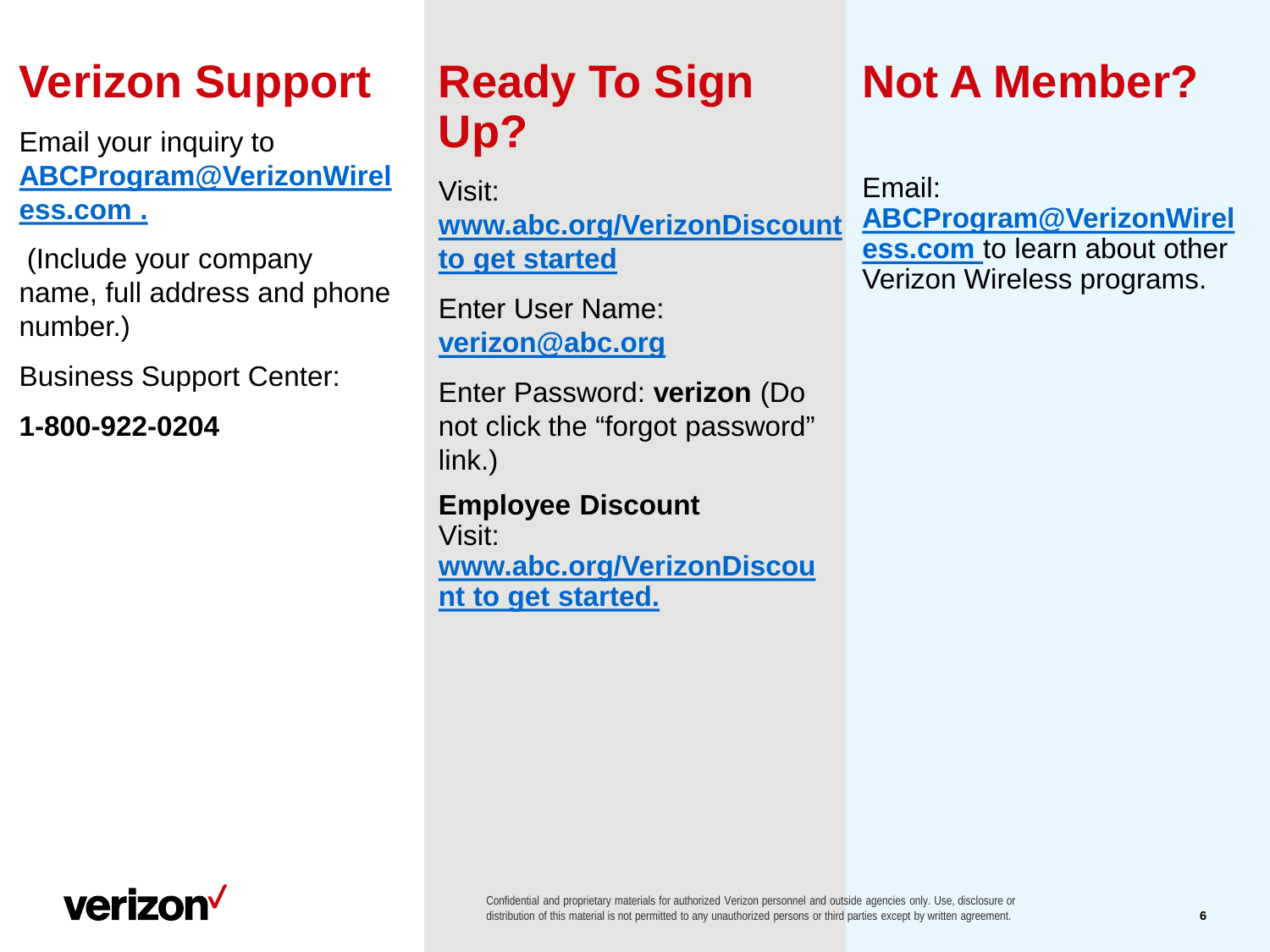# **Glossary of Terms**

ABC: Associated Builders and Contractors, Inc.

VZW: Verizon Wireless

CLEU: Corporate Liable End User

ELEU: Employee Liable End User

Member Entity: Current member with ABC and be a contractor or specialty contractor in the construction business

Chapter Entity: Active charter agreement with ABC and be current in all obligations to ABC

Member Agreement: Agreement between VZW and Member Entity (or Chapter Entity) that permits the eligible company to receive benefits in accordance with the ABC Agreement with VZW

ABC Member ID: Identification number assigned by ABC to Member Entity

ABC Member Phone: ABC member phone number on record with ABC